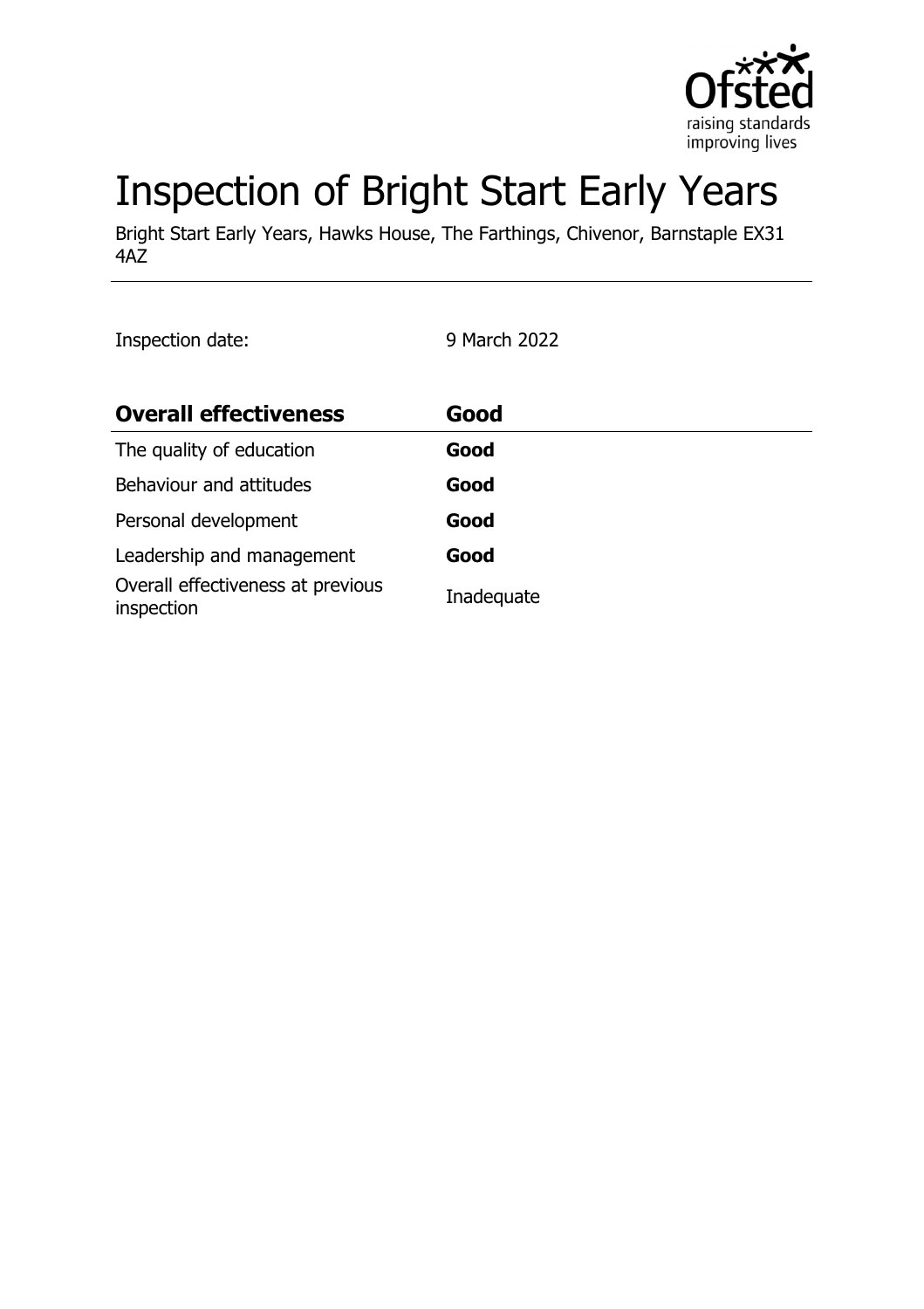

# **What is it like to attend this early years setting?**

## **The provision is good**

Children are very happy and settled in this setting. They are warmly welcomed by cheerful staff. Children are keen and curious to explore the resources and activities available. Pre-school children have good friendships and enjoy the company of others. They play co-operatively together are confident to share resources and to take turns in their play. For example, children build a challenging obstacle course and show delight in their success as they skilfully negotiate to the end. Babies and toddlers have trusting relationships with the attentive staff who care for them. They share giggles and cuddles during story time.

Staff give children plenty of praise and encouragement and are positive role models. Children's behaviour is very good. Staff have high expectations for all children including those with special educational needs and/or disabilities (SEND). The owner, management team and staff work very well together. They are dedicated to providing a curriculum that is designed to give all children the knowledge and skills they need to succeed. Due to the COVID-19 pandemic, parents and/or carers do not enter the pre-school in the usual way. Staff meet them at the door and ensure that important information is exchanged.

## **What does the early years setting do well and what does it need to do better?**

- $\blacksquare$  Since the last inspection staff have worked hard to make improvements. Regular meetings are used well to discuss children's development and welfare needs. Effective changes are made to routines and resources. Staff attend training and successfully cascade their learning to colleagues. However, plans to make further improvements to develop the curriculum are at early stages of implementation, and this is acknowledged by the owner and management team.
- $\blacksquare$  Partnerships with parents and/or carers is good, they comment on how happy they are with their children's care and progress. Staff share information with parents effectively. However, further development of ideas to provide better assistance and direction for parents and/or carers to support their children's learning and development at home have not yet been fully implemented.
- Staff know their families and children very well. Staff have experience of life in a forces family and understand the potential for additional pressures. They know what their key children can do and need to learn next. Support for children with SEND and those for whom English is an additional language is excellent. Leaders ensure that additional funding that is accessed for children is used well to target children's specific needs. All children make good progress in relation to their individual starting points.
- Staff place a strong focus on developing children's communication and language. They talk about what the children are doing, they speak clearly and use correct pronunciation. Babies and toddlers receive very good support to learn and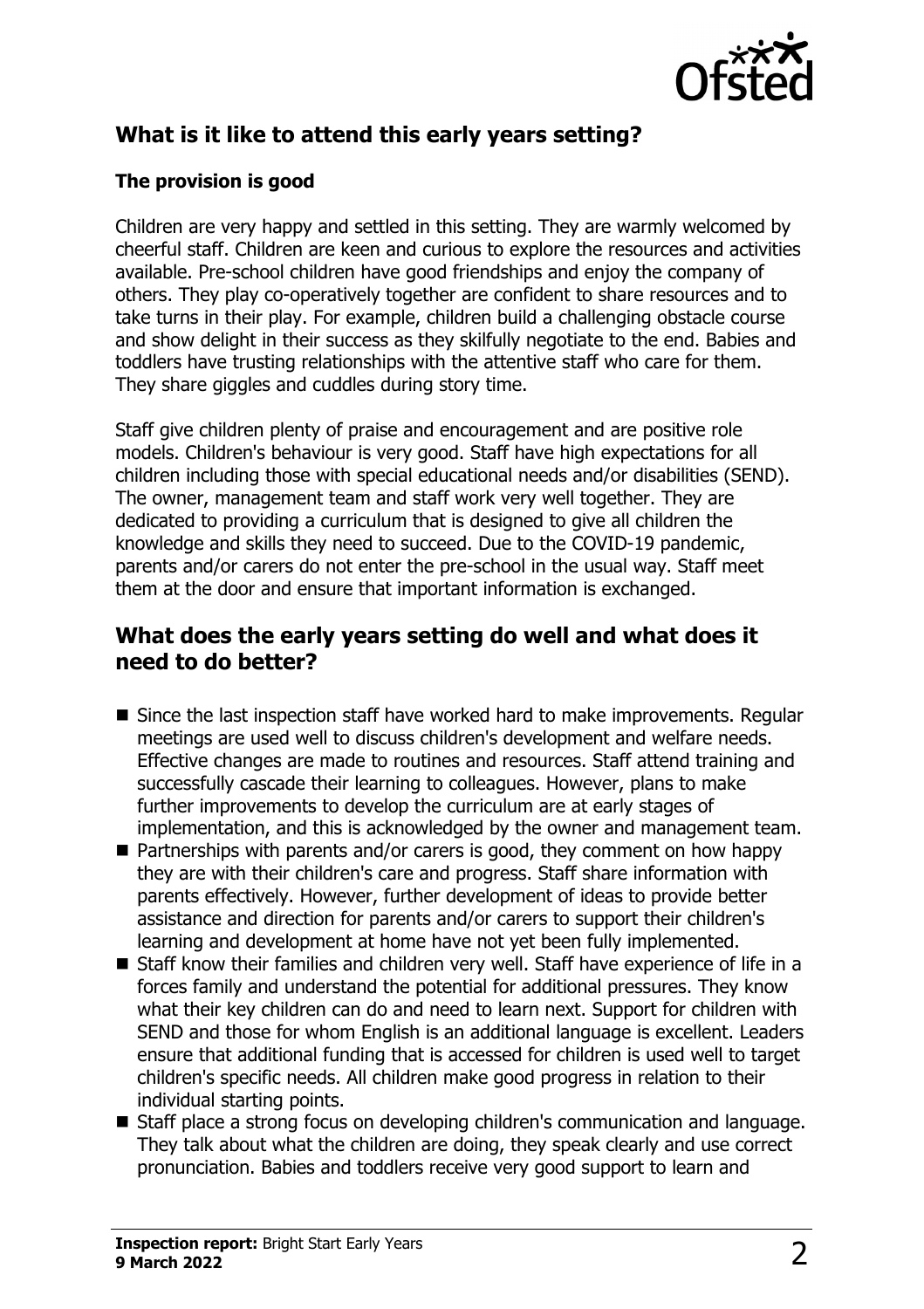

understand new words, as they happily print with shapes and explore their surroundings. Pre-school children enjoy looking at different types of reading materials. For example, they are keen to know more about bees and honey after looking at a leaflet in the home corner. Staff use this interest to increase children's vocabulary and understanding.

- Children receive very good support to develop a range of physical skills and explore their community. Children go on 'listening walks', they enthusiastically talk about hearing the sounds of birds, car engines and the wind. Children are keen to spot letters and numbers on houses and cars. Staff and children happily sing favourite songs and count their steps. They visit the park and return to nursery with spring flowers. Children enjoy making pictures with the stalks, petals and leaves.
- Staff support the development of children's personal, social and emotional skills very well. Staff use photographs of children involved in activities within the setting to help children recognise daily routines. They use story time to help children to consider emotions of others and express how they feel. Children are confident and are motivated to learn more.
- Children learn useful skills in readiness for starting school. They concentrate well and follow instructions as they use a knife to cut up fruit. They find their own lunch boxes and water bottles. They wash their plates and confidently tidy away resources.

## **Safeguarding**

The arrangements for safeguarding are effective.

Staff complete safeguarding training and have an appropriate awareness of child protection issues. Staff can recognise the signs or symptoms that may indicate a child is at risk of harm and know the correct reporting procedure to follow. There are clear procedures in place for staff recruitment and regular reviews help to ensure that adults are suitable to work with children. Staff complete thorough risk assessments of the environment and minimise hazards to ensure that children can play safely. Children learn how to behave to keep themselves safe, for example they walk sensibly together holding the walking rope when on outings.

## **What does the setting need to do to improve?**

#### **To further improve the quality of the early years provision, the provider should:**

- $\blacksquare$  continue to strengthen the professional development in place for all staff to further develop the curriculum
- build on plans to provide better assistance and direction for parents and/or carers to further support their children's learning and development at home.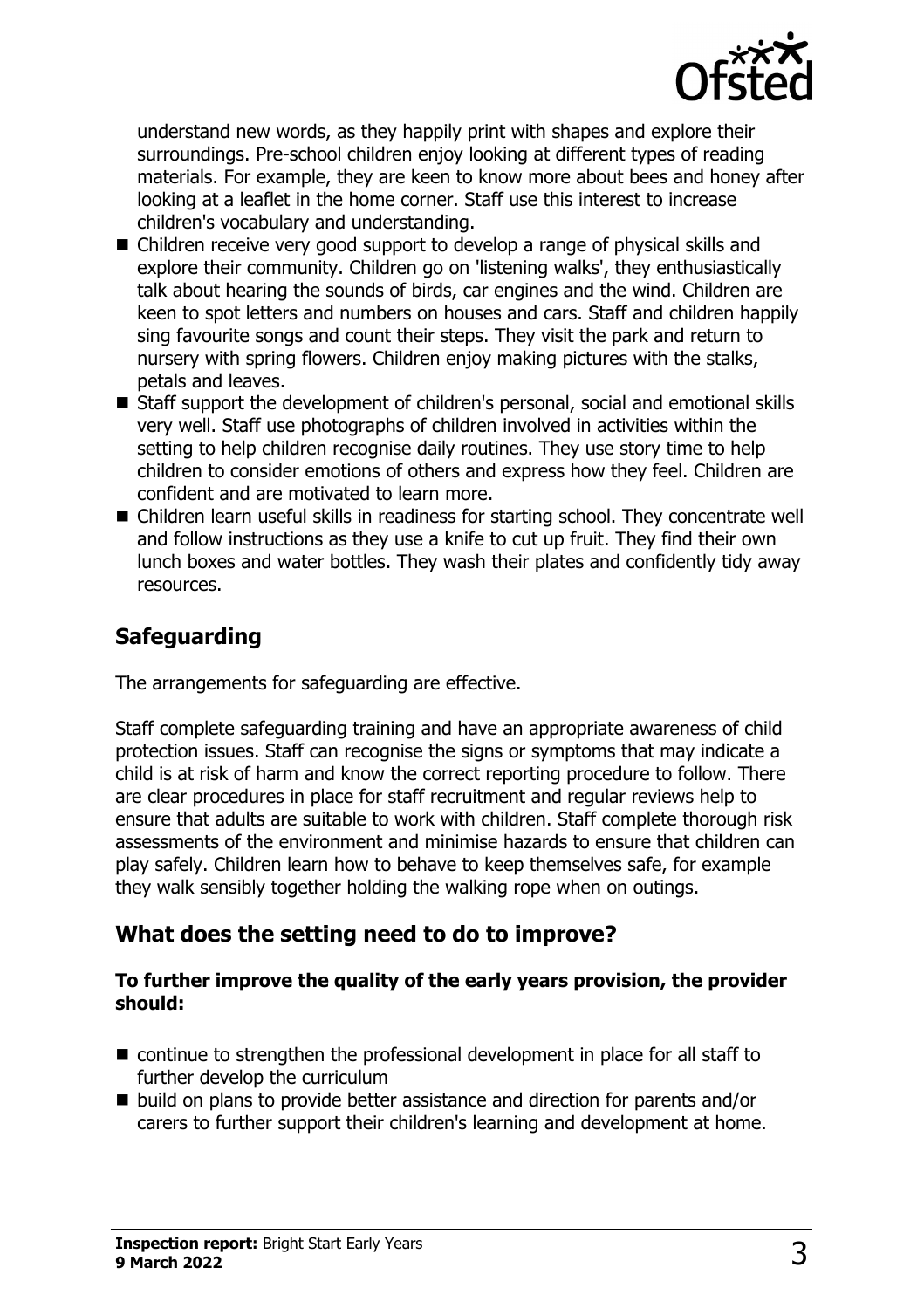

| <b>Setting details</b>                         |                                                                                      |
|------------------------------------------------|--------------------------------------------------------------------------------------|
| Unique reference number                        | EY490201                                                                             |
| <b>Local authority</b>                         | Devon                                                                                |
| <b>Inspection number</b>                       | 10210390                                                                             |
| <b>Type of provision</b>                       | Childcare on non-domestic premises                                                   |
| <b>Registers</b>                               | Early Years Register, Compulsory Childcare<br>Register, Voluntary Childcare Register |
| Day care type                                  | Full day care                                                                        |
| Age range of children at time of<br>inspection | $0$ to $4$                                                                           |
| <b>Total number of places</b>                  | 35                                                                                   |
| Number of children on roll                     | 45                                                                                   |
| Name of registered person                      | <b>Bright Start Early Years Limited</b>                                              |
| Registered person unique<br>reference number   | RP534661                                                                             |
| <b>Telephone number</b>                        | 01271 857728                                                                         |
| Date of previous inspection                    | 15 September 2021                                                                    |

## **Information about this early years setting**

Bright Start Early Years registered in 2015. The nursery is open each weekday during school term time from 7.30am to 5pm. The nursery employs eight staff to work with children. Of these, five are qualified at level 3 and above. The owner holds early years professional status. The nursery is in receipt of funding for children aged two, three and four years.

## **Information about this inspection**

#### **Inspector**

Linda Williamson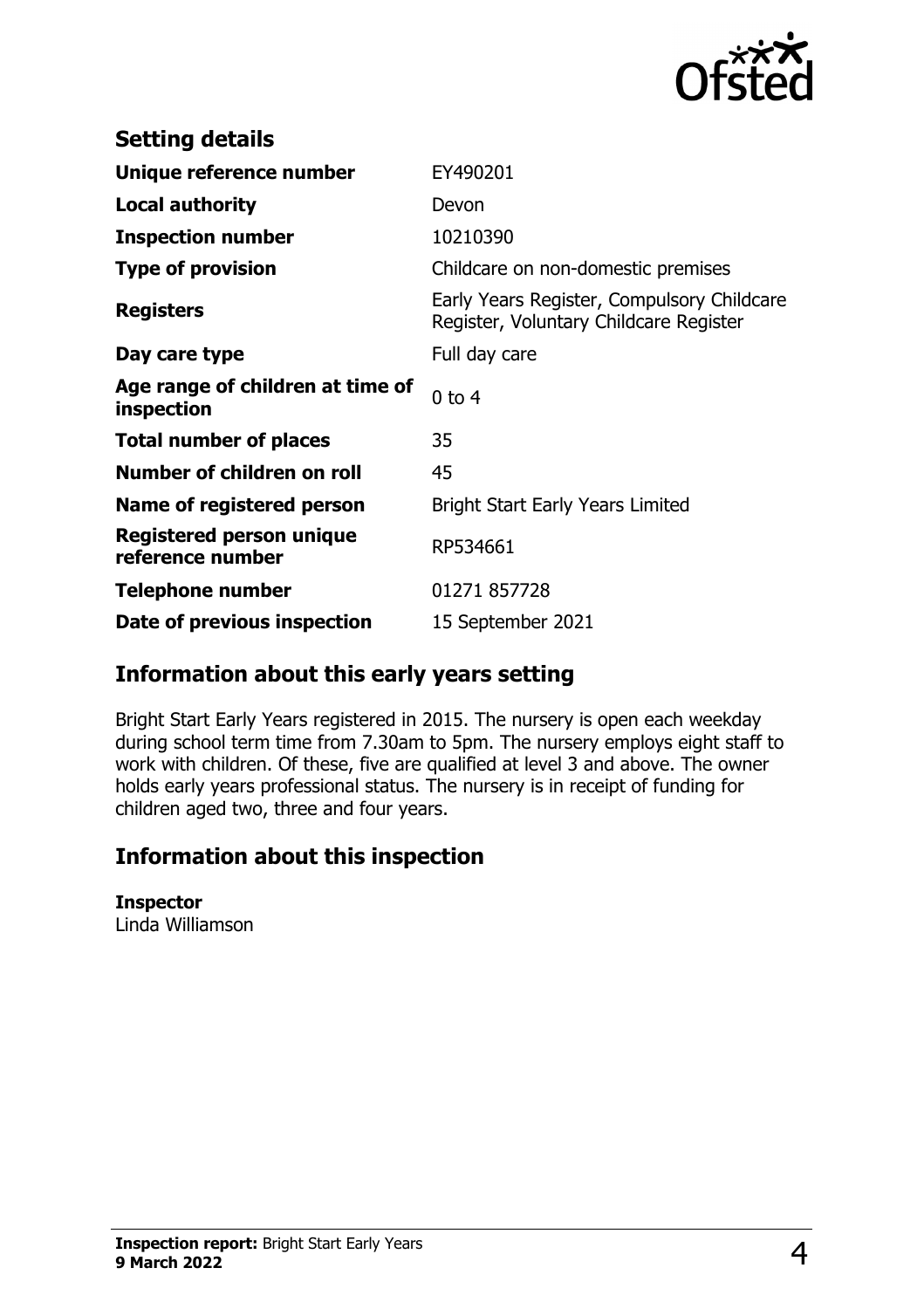

### **Inspection activities**

- $\blacksquare$  The inspector completed a learning walk to look at how staff plan the curriculum to meet children's needs and development.
- $\blacksquare$  The inspector spoke to parents to find out about their views on the care and education provided and took these into account.
- $\blacksquare$  The inspector observed the quality of education being provided, indoors and outdoors, and assessed the impact that this was having on children's learning.
- $\blacksquare$  The inspector talked to staff at appropriate times during the inspection and took account of their views.
- $\blacksquare$  The inspector carried out joint observations of group activities with the managers.
- The inspector looked at relevant documentation and reviewed evidence of the suitability of staff working in the nursery.

We carried out this inspection under sections 49 and 50 of the Childcare Act 2006 on the quality and standards of provision that is registered on the Early Years Register. The registered person must ensure that this provision complies with the statutory framework for children's learning, development and care, known as the early years foundation stage.

If you are not happy with the inspection or the report, you can [complain to Ofsted](http://www.gov.uk/complain-ofsted-report).